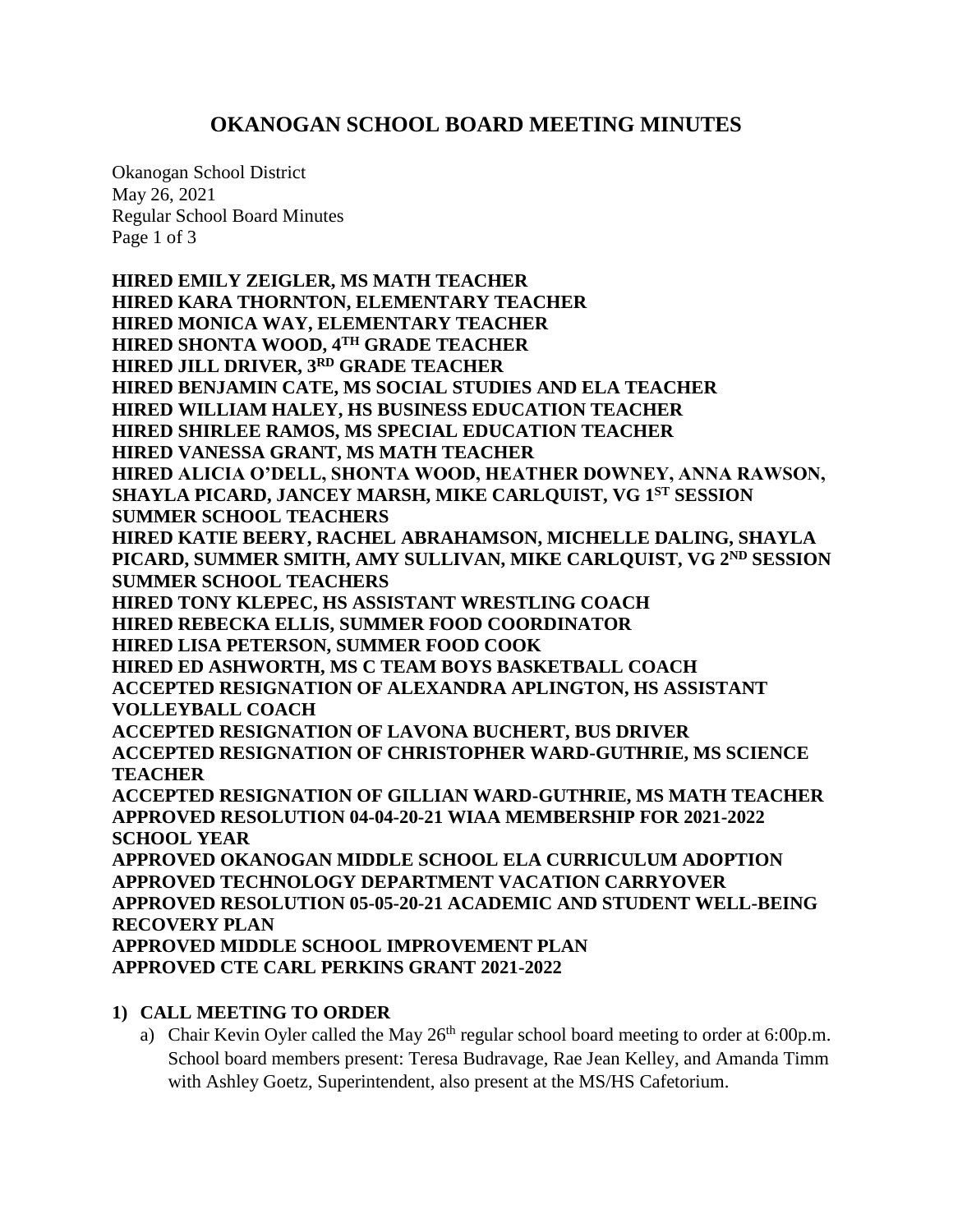Okanogan School District May 26, 2021 Regular School Board Minutes Page 2 of 3

## **2) APPROVAL OF MARCH MINUTES, CHANGES OR ADDITIONS TO APRIL AGENDA**

a) The board approved the April School Board Regular Meeting Minutes as well as, the May Regular Board Meeting Agenda with addition of item 5a, 4 additional hires; deletion of item 4e, Kevin Daling was not present; and moving item 14-Financial Reports to follow item 11. **Budravage/Timm/Passed**

## **3) PUBLIC COMMENT**

Citizens wanting to speak on topics not on the agenda may comment at this point in the meeting. Personnel issues and employee performance are not discussed in public meetings and shall be referred to the superintendent. Other comments are limited to 3 minutes per person and 10 minutes per topic.

a) None heard

## **4) APPROVE CONSENT AGENDA**

The board approved the Consent Agenda, which consisted of the following:

- a) Hired Emily Zeigler, MS Math Teacher; Kara Thornton, Elementary Teacher; Monica Way, Elementary Teacher; Shonta Wood, 4<sup>th</sup> Grade Teacher; Jill Driver, 3<sup>rd</sup> Grade Teacher; Benjamin Cate, MS Social Studies and ELA; William Haley, HS Business Education Teacher; Shirlee Ramos, MS Special Education Teacher; Vanessa Grant, MS Math Teacher; Carrie Evans, Special Education Para Educator OT Support; Alicia O'Dell, Shonta Wood, Heather Downey, Anna Rawson, Shayla Picard, Jancey Marsh, and Mike Carlquist, VG 1<sup>st</sup> session Summer School Teacher; Katie Beery, Rachel Abrahamson, Michelle Daling, Shayla Picard, Summer Smith, Amy Sullivan, and Mike Carlquist, VG 2nd session Summer School Teacher; Tony Klepec, Assistant HS Wrestling Coach; Rebecka Ellis, Summer Food Coordinator; Lisa Peterson, Summer Food Cook; Ed Ashworth, MS C Team Boys Basketball Coach.
- b) Accepted the resignations of Alexandra Aplington, HS Assistant Volleyball Coach; Lavona Buchert, Bus Driver; Christopher Ward-Guthrie, MS Science Teacher; Gillian Ward-Guthrie, MS Math Teacher.
- c) May warrants (251680 through 251777 totaling \$209,577.31)
- d) May payroll totaling \$1,143,275.41.
- e) May student count.

## **Timm/Kelley/Passed**

### **5) APPROVED RESOLUTION 04-04-20-21 WIAA MEMBERSHIP FOR 2021-2022 SCHOOL YEAR.**

The board approved the membership resolution for the WIAA and next school year. **Kelley/Budravage/Passed**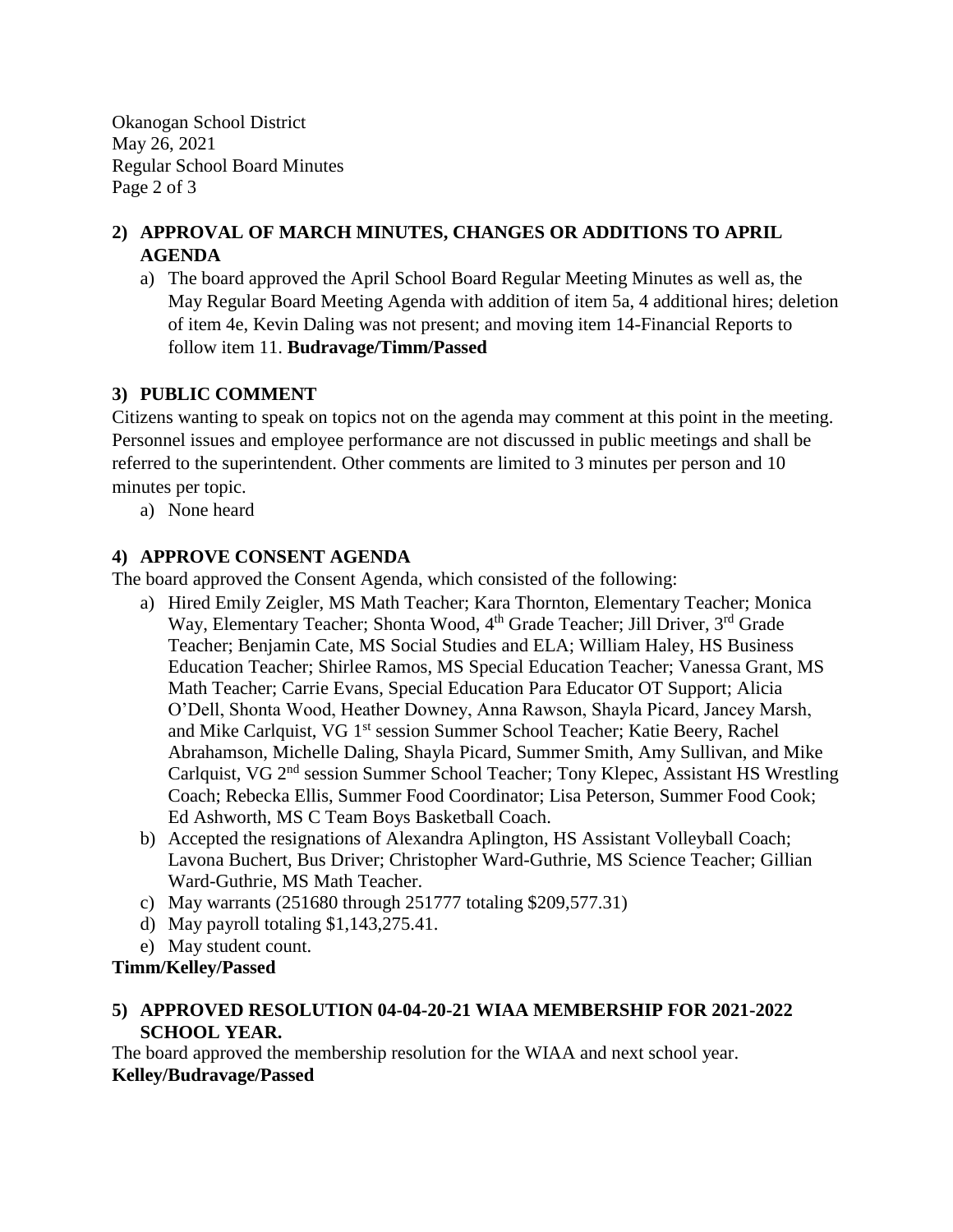Okanogan School District May 26, 2021 Regular School Board Minutes Page 3 of 3

### **6) APPROVED OKANOGAN MIDDLE SCHOOL ELA CURRICULUM ADOPTION**

The board approved the purchase of Savvas to be used in the Middle School for ELA instruction beginning in the 2021-2022 school year. **Budravage/Kelley/Passed**

### **7) APPROVED TECHNOLOGY DEPARTMENT VACATION CARRYOVER**

The board gave the approval for technology department employees to carryover their vacation in excess of what is allowed by policy and procedure. This is a one-time opportunity given due to the nature of their job and the inability to use their vacation during the pandemic. **Kelley/Timm/Passed**

#### **8) APPROVED SPEECH GUY CONTRACT 2021-2024 Timm/Budravage/Passed**

#### **9) APPROVED RESOLUTION 05-05-20-21 ACADEMIC AND STUDENT WELL-BEING RECOVERY PLAN**

The plan must be approved by the board and submitted to the state for review prior to June 1, 2021. Public comment was available via the school website and public comment at the May Regular School Board Meeting. **Kelley/Budravage/Passed**

### **10) APPROVED MIDDLE SCHOOL IMPROVEMENT PLAN Kelley/Timm/Passed**

#### **11) APPROVED CTE CARL PERKINS GRANT 2021-2022 Kelley/Timm/Passed**

#### **12) ADJOURNMENT**

a) There being no further business to bring before the board, Chair Oyler adjourned the meeting at 7:18 p.m.

**\_\_\_\_\_\_\_\_\_\_\_\_\_\_\_\_\_\_\_\_\_\_\_\_\_\_\_\_\_\_\_ \_\_\_\_\_\_\_\_\_\_\_\_\_\_\_\_\_\_\_\_\_\_\_\_\_\_\_\_\_\_\_**

**Ashley Goetz Kevin Oyler**

**Superintendent/Secretary Okanogan School Board Chair**